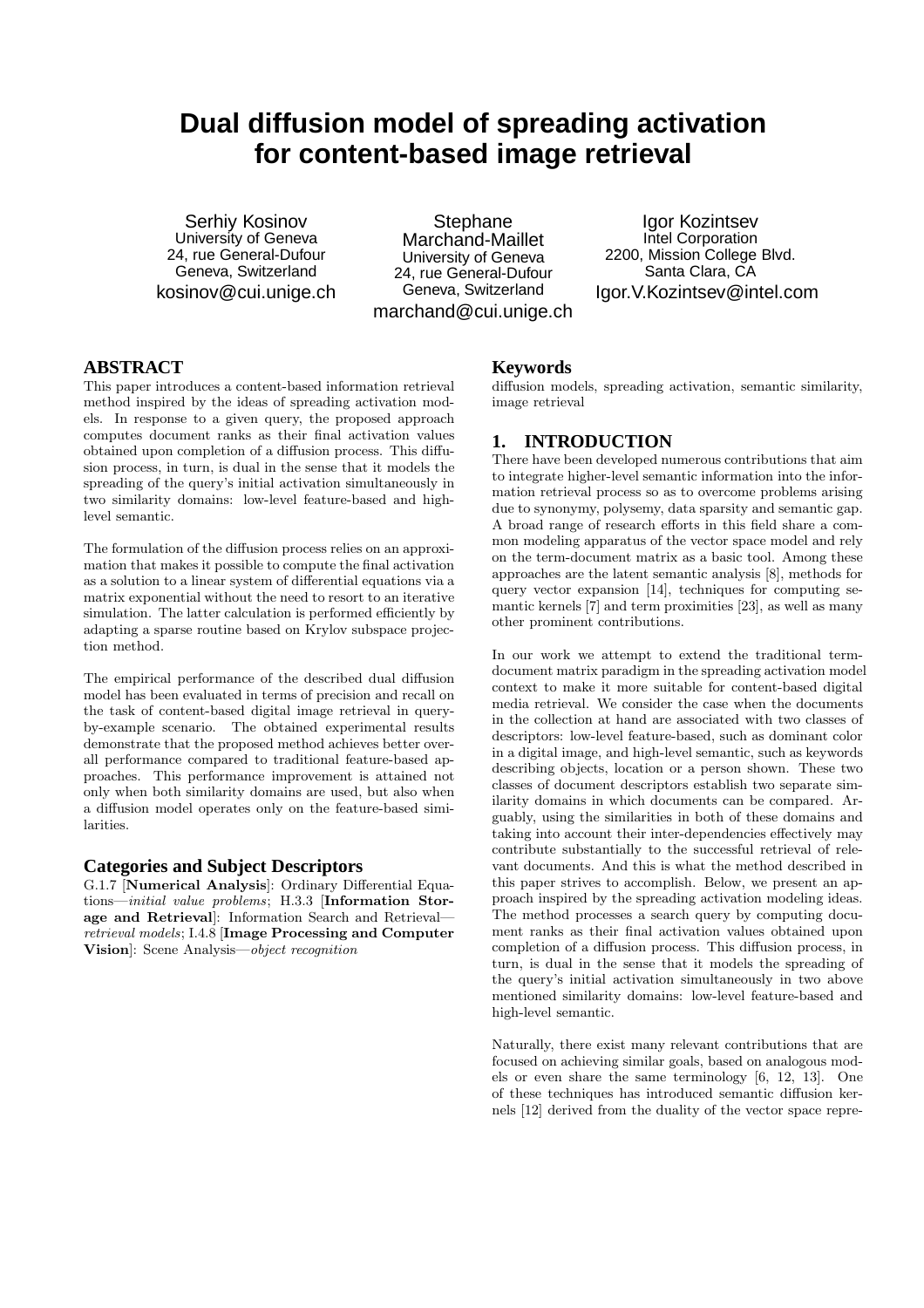sentation model where a document can be seen as the counts of terms that appear in it, while a term can be regarded as the counts of documents in which it appears. The method reuses the very same source of information (the original term-document matrix) to augment the similarity of documents from the co-occurrence information of terms and vice versa, providing the final document similarity matrix as an equilibrium point of such an augmentation process. In contrast, the approach described in this paper does not specifically look to derive the ultimate document similarity matrix from the term-document one. Instead, we introduce a diffusion process that aggregates the information from two disparate external similarity sources with the term-document co-occurrence data, and directly produces the ranking of documents in response to a query.

Some other important differences of the proposed method can be highlighted by comparing it with the traditional spreading activation models [5, 6, 17]. These techniques have been designed to propagate initial activation through a network of connected nodes, and are set to proceed repeatedly through a sequence of steps of preadjustment, spreading, postadjustment and termination. The iterative nature of such an approach is likely to introduce a number of difficulties, especially in the target application domain of content-based digital media retrieval. For instance, the solution may lose accuracy quickly by accumulating errors from previous iterations; also, given the size of a typical collection containing thousands of images the computation may take too long to be applicable in interactive query-response scenarios. In addition to that, pure spreading activation has limited practical use unless extra constraints on distance, fan-out, path and activation are introduced [6]. This makes the closed-form mathematical modeling of the process more complicated. In our method, we formulate the spreading activation as a diffusion process by means of an appropriate approximation. This choice makes it possible to compute the final activation as a solution to a linear system of differential equations via a matrix exponential without the need to resort to an iterative simulation. The latter calculation is performed efficiently by adapting a sparse routine based on Krylov subspace projection method. Finally, we would like to mention a technique that attempts to improve the spreading activation model by taking into account second order term interactions derived from two-level co-occurrence data [1]. The proposed approach differs from this method in the important respect that not only second order but also all the higher order term interactions can be modeled in a unified fashion via a diffusion process.

In the sections that follow, we provide a more detailed description of the proposed dual diffusion spreading activation (DDSA) method. Section 2 will elaborate the main ideas behind the approach, derive its problem formulation, and address some concerns as for its efficiency and parametrization. This will be followed by the experimental results discussed in Section 3. Finally, conclusions and future perspectives will be presented in Section 4.

## **2. DUAL DIFFUSION MODEL OF SPREADING ACTIVATION**

As mentioned previously, our work has been inspired by the model derived in the classical studies of the associa-



Figure 1: An simplified illustration of the duality of the spreading activation in the proposed method. Initial activation  $a_{1,2}$  is propagated via a diffusion process accross terms within document  $D_1$  according to the high-level semantic similarities of terms  $T_1 \ldots T_4$  (shown as solid line arrows), as well as across the documents through the low-level feature-based similarities of documents  $D_1 \ldots D_3$ , (shown as dotted line arrows). The arrows show the direction of the propagation of initial activation.

tive retrieval [20] and mechanisms of human memory operations [19], known as spreading activation model.

In its original form, the spreading activation model is a simple processing technique applied to a network structure where related concepts are represented as connected nodes [5, 6, 17]. It works by propagating an initial activation from some node(s) through the network via the association links according to the formula:

$$
In_j = \sum_i Out_i W_{ij},\tag{1}
$$

where  $In_j$  is the total input at node j,  $Out_i$  is the output of node i connected to node j, and  $W_{ij}$  is the weight describing the strength of association of the link connecting node  $i$  to node j. Subsequently, the output of the node in question  $Out_i$  is calculated as some function of its input  $In_i$ , and the process is repeated for the remaining nodes in the network.

Our method builds upon the foundations of the spreading activation model in order to improve information retrieval performance. The approach described below extends the framework so as to effectively combine the similarity data from two disparate similarity domains corresponding to the two classes of descriptors associated with the documents. This setup is motivated by the need to accommodate the fact that in multimedia retrieval the documents are usually represented by low-level (image color, motion vectors, etc.) and high-level (regular keywords, names, locations) features. The said combination of the two similarity domains is accomplished by modeling the spreading activation as a diffusion process that occurrs simultaneously in both of them.

An illustration of this idea is shown in Figure 1. Here, the document collection is shown to have 3 documents  $D_1 \ldots D_3$ indexed by 4 terms  $T_1 \ldots T_4$ . The initial activation is located in node  $a_{1,2}$  corresponding to term  $T_2$  in document  $D_1$ . The diffusion process propagates the initial activation accross the terms of  $D_1$  taking into account the high-level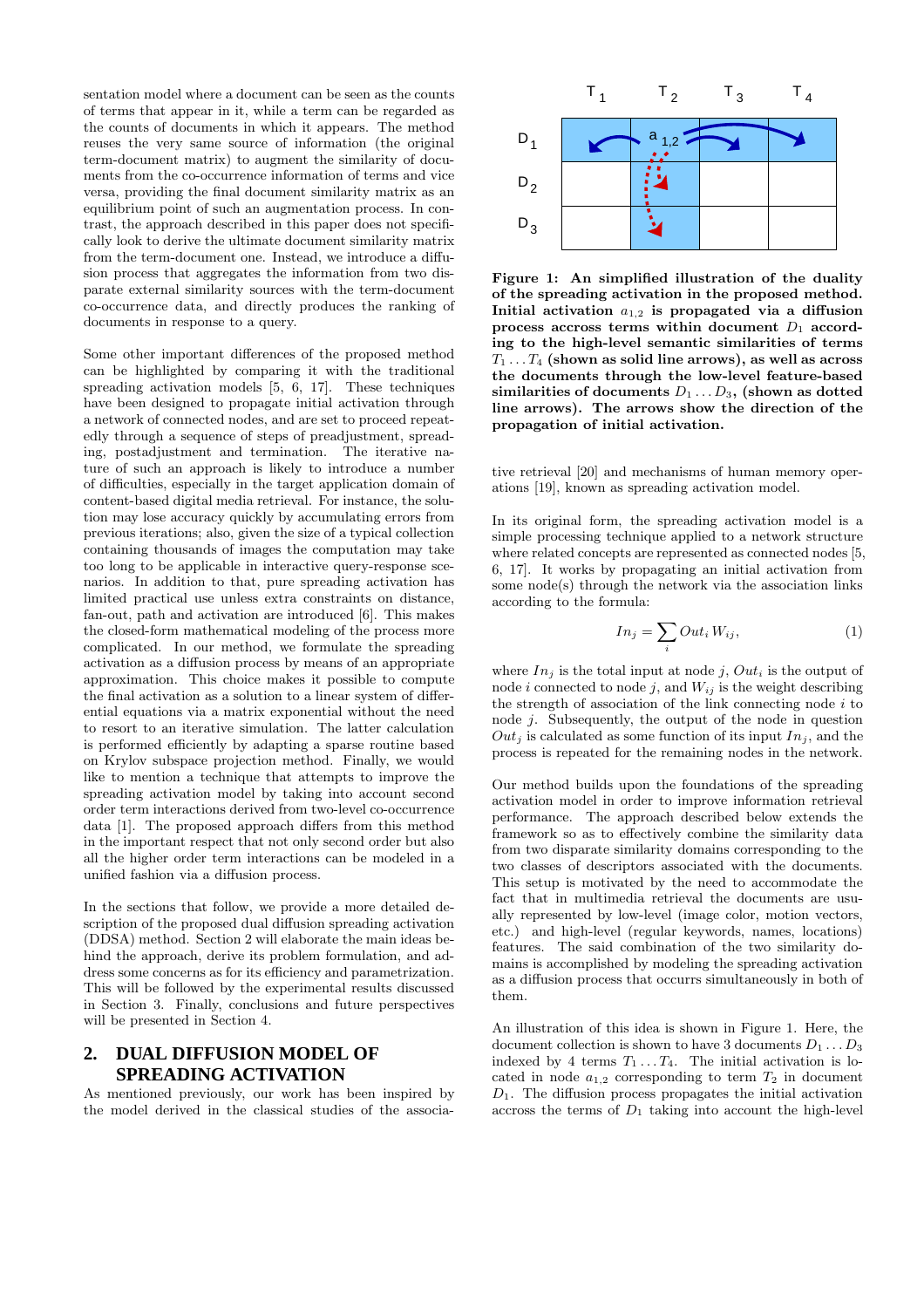

Figure 2: An illustration of the Torricelli's Theorem that relates the velocity of efflux,  $v$ , through a hole in the side of a filled tank and the current level in the tank, h, according to the formula:  $v = \sqrt{2gh}$ .

semantic similarities among  $T_1 \ldots T_4$ . At the same time, an identical diffusion process propagates the initial activation value for term  $T_2$  across the documents  $D_1 \dots D_3$  in accordance with their low-level feature-based similarity, for instance, the dominant color in a digital image. Both lowlevel and high-level similarity domains are represented by their corresponding pairwise similarity matrices (not shown in Figure 1). The two diffusion processes, shown as arrows in Figure 1, compete simultaneously to propagate the initial activation throughout the term-document matrix. Much in the same way, the process illustrated for  $a_{1,2}$  occurrs at every other entry of the matrix as well. Finally, upon completion of this dual diffusion process, the resulting activation values in the term-document matrix provide a natural way of ranking documents, ordering terms, performing document autoannotation and quantitative assessment of degree of association between a given semantic concept and alternative low-level similarity feature spaces, etc. However, in order to maintain the discourse focused and make the experimental evaluation coherent, this paper we will only concentrate on the first possible application mentioned in the above list, and hence will consider a single-term query-by-example retrieval scenario, where the relevance of a given document to a certain query term is judged by the magnitude of its corresponding final activation value.

In the section that follows, we are going to describe the details of implementing such a dual diffusion spreading activation method, including an appropriate modeling approximation, non-iterative computation and estimation of the stopping criteria.

#### **2.1 Fluid mechanics intuition**

A natural way of modeling the diffusion process is to borrow some intuition from the disciplines of fluid mechanics and hydraulics. Indeed, there exists a substantial body of research that can be applied in our case. One of such research results is known as the Torricelli's Theorem [16] that establishes the link between the velocity of the outflow from, and the current level in a filled tank, as depicted in Figure 2. Using the above theorem would definitely allow to model a diffusion process well in accordance with the fluid mechanics paradigm. However, the non-linear dependence of the efflux velocity  $v$  on the current level  $h$  could lead to a formulation complicated enough to prevent efficient computation. This is why we have chosen to assume a linear dependence between the above two parameters, which has lead to the model that we discuss in the following section.

#### **2.2 Problem formulation**

Consider a collection of m documents  $\{D_i|i=1...m\}$  indexed by *n* high-level semantic terms  $\{T_i | j = 1...n\}$  and some low-level features. Let the low-level feature-based similarity domain be represented by matrix  $K \in \mathbb{R}^{m \times m}$  such that:

$$
K = \begin{bmatrix} k(D_1, D_1) & \cdots & k(D_1, D_m) \\ k(D_2, D_1) & \cdots & k(D_2, D_m) \\ \vdots & \ddots & \vdots \\ k(D_m, D_1) & \cdots & k(D_m, D_m) \end{bmatrix},
$$
 (2)

where  $k(D_i, D_j) \in [0 \dots 1]$  specifies the similarly of documents  $D_i$  and  $D_j$  according to their feature-based representation extracted automatically, e.g. from the analysis of image pixel colors, textures, etc. Also, let the high-level semantic similarity domain be defined by matrix  $S \in \mathbb{R}^{n \times n}$ such that:

$$
S = \begin{bmatrix} s(T_1, T_1) & \cdots & s(T_1, T_n) \\ s(T_2, T_1) & \cdots & s(T_2, T_n) \\ \vdots & \ddots & \vdots \\ s(T_n, T_1) & \cdots & s(T_n, T_n) \end{bmatrix}, \tag{3}
$$

where  $s(T_i, T_j) \in [0 \dots 1]$  specifies the similariy of terms  $T_i$  and  $T_j$  according to their semantics, derived from some external source, such as WordNet [15].

Then, let  $A \in \mathbb{R}^{m \times n}$  be the activation matrix whose initial non-zero values are set to a predefined constant  $\alpha > 0$  in accordance with the query-by-example paradigm. That is, for a single-word query defined by term  $\{T_q | q \in 1...n\},\$ we establish a corresponding set of documents Q from the training data set whose annotation includes  $T_q$ . Then, an element  $a_{ij}$  of A is assigned  $\alpha$  if the training set document  $D_i$  belongs to query set Q and has term  $T_i$  in its annotation:

$$
a_{ij} = \begin{cases} \alpha & \text{if } D_i \in Q \text{ and } D_i \text{ has } T_j; \\ 0 & \text{otherwise.} \end{cases} \tag{4}
$$

Alternatively, A can be thought of as a traditional termdocument matrix, whose entries are initially zeroed out with the exception of the rows that correspond to the query set  $Q$ and are set according to the available annotation from the training data.

Finally, given the linearity assumption discussed in the previous section, we can model the dual diffusion process by specifying the rate of change of the activation level at every entry of A in a way somewhat similar in spirit to the traditional spreading activation model (1), as follows:

$$
\frac{da_{ij}}{dt} = \sum_{l=1}^{n} a_{il} s(T_j, T_l) + \sum_{l=1}^{m} a_{lj} k(D_l, D_i).
$$
 (5)

Here, (5) states that a given activation value  $a_{ij}$  will increase rapidly if there are high activation entries in A corresponding to terms related to  $T_j$  within the same document  $D_i$ . In addition to that,  $(5)$  indicates that  $a_{ij}$  will also increase if there are other documents similar to  $D_i$  in the low-level feature-based representation that have high activation values corresponding to  $T_i$ .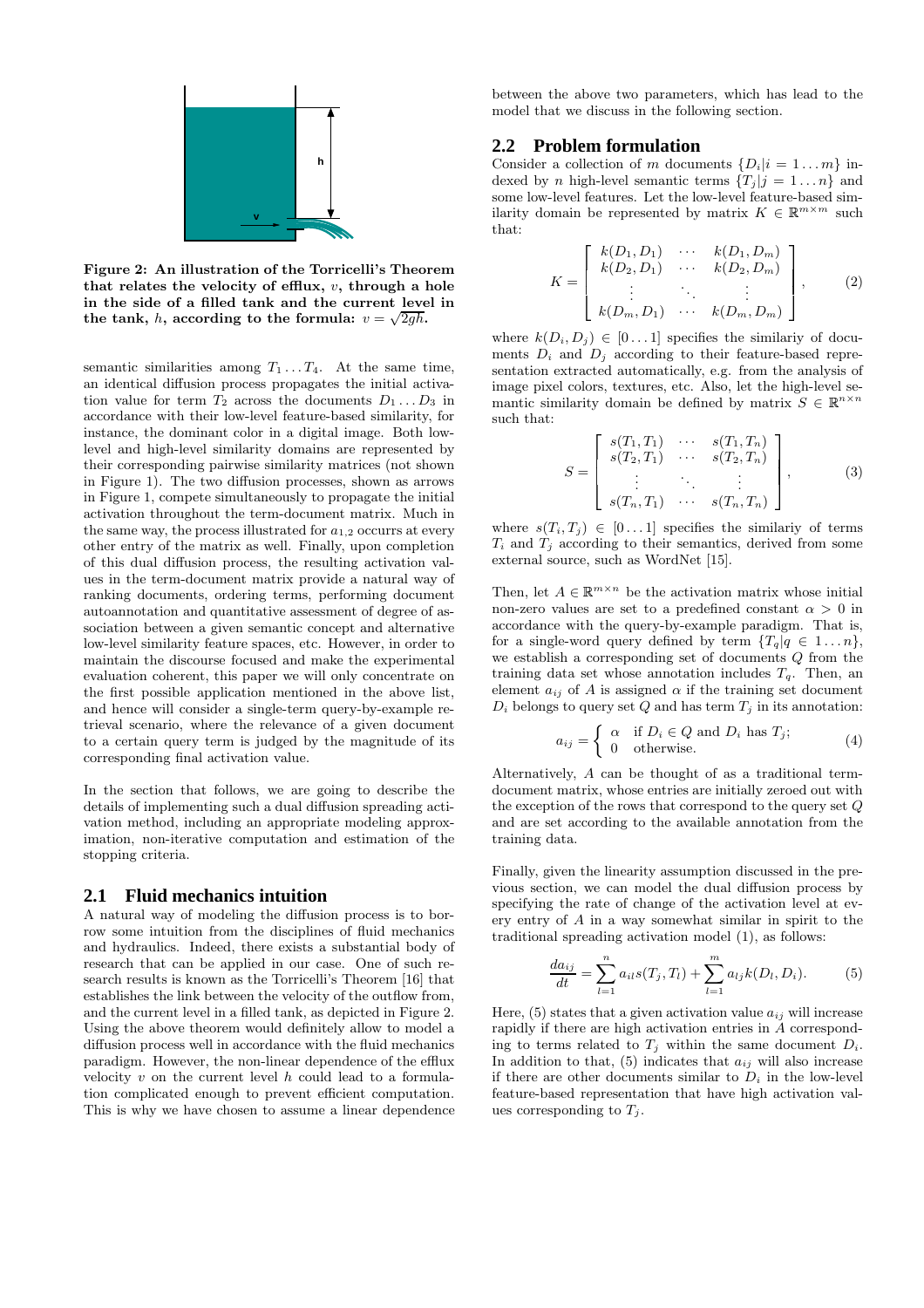We can rewrite (5) more compactly in the matrix form:

$$
\frac{dA}{dt} = AS_B + K_B A,\tag{6}
$$

where  $S_B$  and  $K_B$  are the balanced versions of matrices S and  $K$  given in (3) and (2), respectively. The balancing of the two matrices is necessary to ensure that the conservation law holds, i.e. the total activation in the system remains constant over time throughout the diffusion process. This constraint is enforced by modifying the diagonal elements of matrices  $S$  and  $K$  such that:

$$
s_{jj} = -\sum_{i=1, i\neq j}^{n} s_{ij}, \qquad (7)
$$

$$
k_{jj} = - \sum_{i=1, i \neq j}^{m} k_{ij}.
$$
 (8)

Apparently, (6) can be recognized as equivalent to a very popular problem frequently encountered in mathematics, physics and engineering applications:

$$
\left\{\begin{array}{rcl}\mathbf{a}(t)' &=& M\mathbf{a}(t),\,t\in[0,\tau] \\ \mathbf{a}(0) &=& \mathbf{a}_0,\end{array}\right. \tag{9}
$$

where we reassign  $\mathbf{a} = vec(A), M = I_n \otimes K_B + S_B \otimes I_m$ for appropriately sized identity matrices  $I_m, I_n$  and initial activation written in the form of a column vector  $a_0$ . The analytic solution of (9) is given by

$$
\mathbf{a}(t) = e^{tM}\mathbf{a}_0,\tag{10}
$$

which implies that the final activation at any termination time  $\tau$  may be obtained by immediately computing the solution via a matrix exponential, instead of running a costly and usually error-prone iterative simulation that traditional spreading activation models have to resort to. Once the final activation has been computed, the ranking of the of the documents with respect to query  $T_q$  is obtained simply by sorting the collection by the magnitude of the values in  $q$ -th column of the activation matrix.

In the two sections that follow, we discuss some techniques for determining when the dual diffusion process defined by (6) needs to be stopped, i.e. finding the termination time  $\tau$ , and for computing solution (10) efficiently.

#### **2.3 Stopping criteria**

In order to specify the stopping criterion of the above described diffusion process, it is helpful to consider its behavior with respect to the admissible range of values of the termination time  $\tau$ . On one hand, if  $\tau$  is chosen too close to zero, the diffusion barely has a chance to propagate any activation, because it stops too soon. On the other hand, if  $\tau$ is set too high, the result will not be of any practical use either, since the initial activation will have propagated and dissipated evenly throughout the system, rendering the activation process meaningless. Thus, the value of  $\tau$  is to be selected so as to avoid the above two extremes.

While it is always possible to suggest a parameter estimation technique through the use of a validation data set, in our approach we make a conjecture as for the appropriate choice of  $\tau$  that has proved to be quite accurate in practice and was confirmed by the experimental results discussed in section 3. Namely, we set  $\tau$  to the shortest possible time necessary for the diffusion process to deplete any single activation source almost completely, until it reaches  $\gamma = 1\% \dots 5\%$  of its initial value:

$$
\tau = \min_{a_{ij}\neq 0} \left( \frac{\log \gamma}{s_{jj} + k_{ii}} \right),\tag{11}
$$

where  $i = 1..m$ ,  $j = 1..n$ ,  $\gamma$  is the target residual percentage level, and  $a_{ij} \neq 0$  is the condition that ensures that only the sources of initial activation are considered.

#### **2.4 Efficient calculation of final activation**

As mentioned earlier, the final activation values can be obtained immediately from (10) by computing a matrix exponential. However, a direct approach could be inappropriate due to efficiency reasons. Indeed, the exponential power series expansion can be extremely costly to compute, the principal matrix M for thousands of documents and terms extended via Kronecker products will not likely fit in computer memory even for document collections of moderate size, and, most importantly, the result of matrix exponentiation is actually not needed in the explicit form, since solution (10) that represents the final activation requires only the action of the matrix exponential on a vector of initial activation.

Taking into account the above considerations, we have chosen a method for computing matrix exponentials proposed in [22], with subsequent adaptation to the problem at hand. The main underlying principle of this method is to approximate

$$
\mathbf{a}(t) = e^{tM}\mathbf{a}_0 = \mathbf{a}_0 + \frac{(tM)}{1!}\mathbf{a}_0 + \frac{(tM)^2}{2!}\mathbf{a}_0 + \cdots
$$
 (12)

by an element of the Krylov subspace:

$$
\mathcal{K}_p(tM,\boldsymbol{a}_0)=Span\{\boldsymbol{a}_0,(tM)\boldsymbol{a}_0,\ldots,(tM)^{p-1}\boldsymbol{a}_0)\},\quad (13)
$$

where  $p$ , the dimension of the Krylov subspace, is far smaller than  $mn$ , the order of the principal matrix  $M$ . Another valuable property of this computational technique is the ability to attain the final result by using only the action of the principal matrix on a vector throughout the intermediate calculations. Thus, in order to achieve better efficiency, we take advantage of this quality by adapting the algorithm so that principal matrix  $M$  never needs to be formed explicitly:

$$
M\mathbf{a} = vec(K_B A) + vec(AS_B)
$$
 (14)

With the above modifications in place, the matrix exponentiation algorithm achieves near-realtime performance whereby the prototype implementation computes the final activation for the collection of over five thousand images in less than a minute's time.

#### **3. EXPERIMENTAL RESULTS**

For an experimental evaluation of the proposed method on the task of content-based image retrieval we have selected a subset of Carole's annotated digital image collection [3]. This data set consists of  $m = 5222$  images each annotated with regular keywords that form a vocabulary of  $n = 57$ unique terms appearing in the annotation corpus at least ten times. The overview of the term content of this data set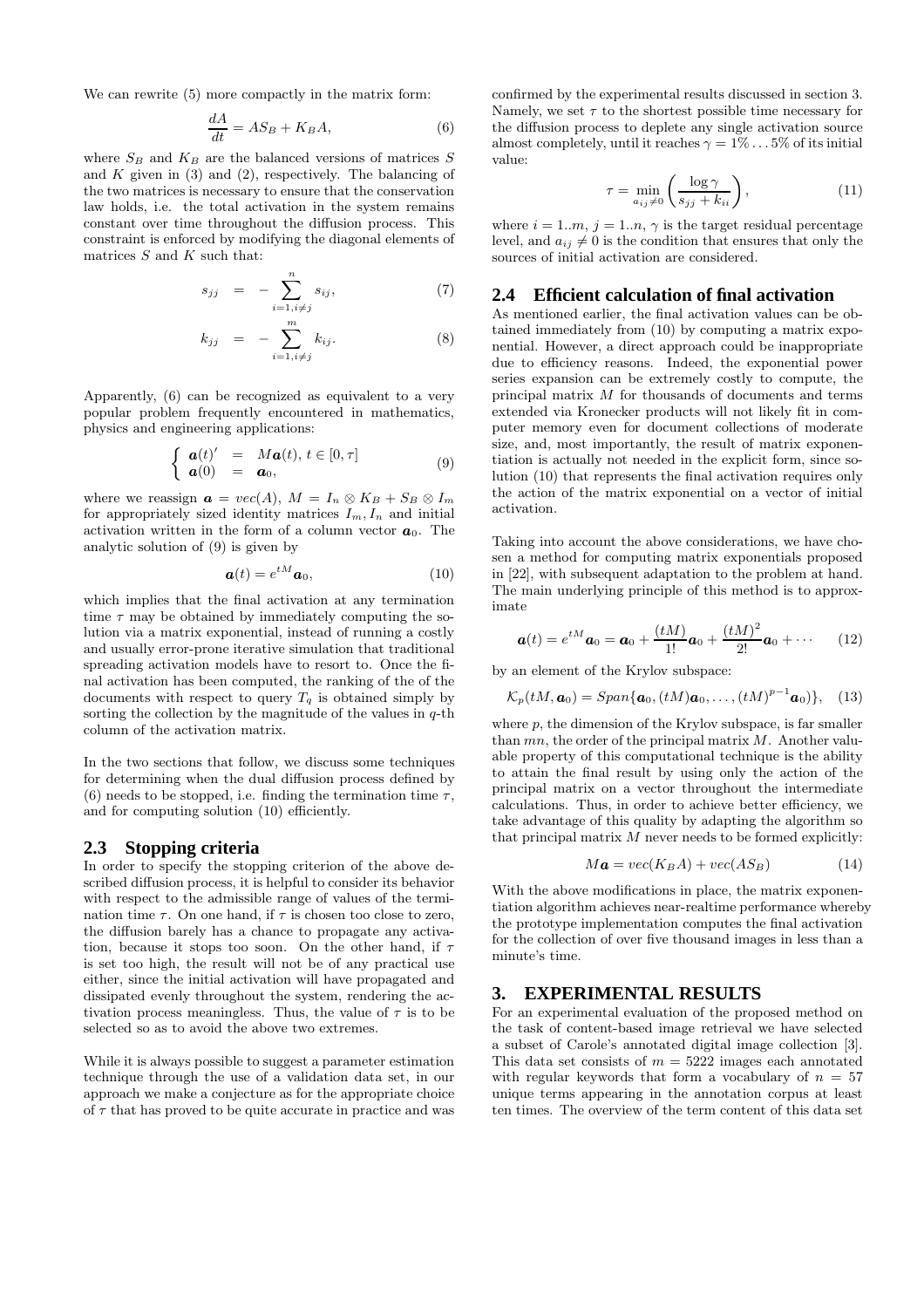Table 1: Regular keyword terms and their statistics of occurrence in Carole's data set.

| ocean           | 282 | trees           | 347 | crown     | 47  |
|-----------------|-----|-----------------|-----|-----------|-----|
| balloons        | 29  | balloon         | 44  | carousel  | 42  |
| car             | 54  | kitty           | 15  | classroom | 130 |
| drawing         | 15  | team            | 10  | buildings | 29  |
| street          | 71  | bike            | 19  | billboard | 21  |
| sailboat        | 78  | rocks           | 84  | dolphins  | 22  |
| $_{\rm bed}$    | 27  | parrot          | 31  | leaves    | 24  |
| flowers         | 146 | beach           | 99  | deck      | 31  |
| pool            | 158 | flag            | 21  | sunset    | 15  |
| sunrise         | 26  | ball            | 52  | poles     | 87  |
| tracks          | 59  | snow            | 82  | fields    | 57  |
| trail           | 14  | rainbow         | 20  | church    | 26  |
| doll            | 12  | $\rm{birthday}$ | 87  | lagoon    | 32  |
| pond            | 27  | kitchen         | 54  | umbrella  | 10  |
| $_{\text{cow}}$ | 13  | table           | 18  | tricycle  | 11  |
| crib            | 11  | river           | 19  | peaks     | 13  |
| forest          | 33  | home            | 24  | driveway  | 16  |
| waterfall       | 14  | vineyards       | 13  | presents  | 14  |
| orca            | 24  | crowd           | 13  | lake      | 13  |

together with the occurrence statistics is summarized in Table 1. For this data set, the two similarity domains are represented by their respective similarity matrices: feature-based and semantic. The former matrix,  $K$ , has been constructed by computing all pairwise similarities among images based on their tiled HSV color correlogram content [11], while the latter, S, has been computed with the use of pairwise relatedness measure among image annotation keywords using the method developed by P. Resnik [18]. The actual similarity values in both  $S$  and  $K$  were mapped into the target range of [0, 1] by applying a generic Gaussian distance substitution kernel [10].

The data were subdivided into the training and testing parts in such a way that for every unique query term  ${T_q | q \in \mathbb{R}^n}$  $1 \ldots n$  there were up to ten training images, while the remaining ones were used as a test set. The choice to use a relatively small number of training images was motivated by the intention to make the experiment configuration resemble a typical query-by-example scenario, where the user selects only a few relevant images to formulate a query. The experiments were to be set up so as to make it possible to evaluate the proposed dual diffusion spreading activation method together with a features-only baseline technique, and compare their ability to retrieve relevant images for each individual query term  $T_q$ . In order to do so, each single-word query was represented by a set of images Q from the training set that had been annotated with  $T_q$ . For both methods, the performance was measured in terms of non-interpolated average precision [2], which is the average of precision values  $P_i$  for each of the testing set images relevant for a given query. In the case of the proposed method, the  $P_i$  quantities were calculated from the ranking produced by sorting the test images by the final activation values  $a_{iq}$  corresponding to the query term  $T_q$ . These activation values, in turn, were obtained by setting up an initial activation matrix as described in Section 2.2, and running the diffusion process until completion. As for the baseline method, the  $P_i$  were derived from the ranking determined by sorting the test im-



Figure 3: An 11-point average precision diagram of retrieval performance of the proposed method (solid line) and the baseline approach (dashed line).

| Table 2: Examples of the true annotation terms of  |
|----------------------------------------------------|
| the top ranked test images for the proposed method |
| (DDSA) and the baseline                            |

| Query term | Baseline                 | <b>DDSA</b>           |  |  |  |
|------------|--------------------------|-----------------------|--|--|--|
| bed        | bed, rocks, street       | bed, crib, doll       |  |  |  |
| balloons   | balloons                 | balloons, balloon,    |  |  |  |
|            |                          | doll                  |  |  |  |
| bike       | bike, rocks, water-      | bike, tricycle, car,  |  |  |  |
|            | fall, trees, ocean,      | sailboat              |  |  |  |
|            | street                   |                       |  |  |  |
| flowers    | trees, $dec\overline{k}$ | flowers, trees, vine- |  |  |  |
|            |                          | yards, fields         |  |  |  |
| pond       | pond, trees, deck,       | pond, lake, lagoon,   |  |  |  |
|            | rocks                    | ocean, river          |  |  |  |

ages according to the their best feature-based similarity to any image from query set  $Q$ , i.e.  $\max_{z \in Q} k(D_z, D_i^{test})$  for every test image  $D_i^{test}$ , without taking into account the semantic information.

The results of these experiments, shown graphically in terms of 11-point average precision in Figure 3, render the noninterpolated average precision of 21.25% for the baseline and 24.99% for the proposed method after averaging over all of the query terms. While this improvement is an appreciable outcome in itself, the real differences between the two compared methods may only be seen clearly by examining side by side query terms and the actual terms from the annotation of the top ranked test images, as shown in Table 2. In other words, this table gives examples of query terms together with the terms a particular query managed to elicit as the annotation associated with the top ranked retrieved images of the test data set. As Table 2 demonstrates, the proposed DDSA method retrieves images that are more semantically coherent with the query. For instance, query term bed retrieves images annotated with crib and doll in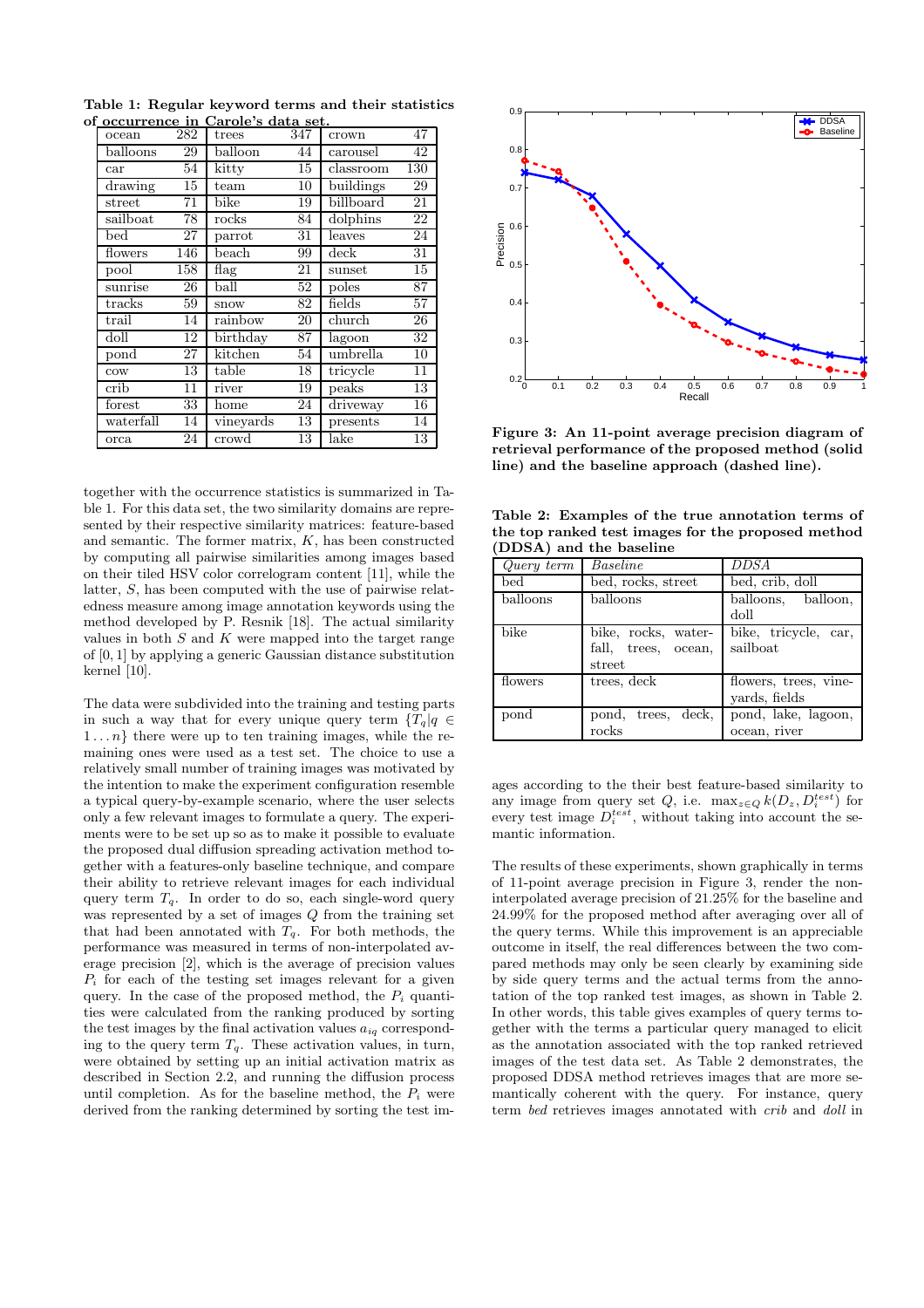Table 3: Summary of the experimental evaluation

| Performance | 1-class $SVM$   $SVDD$ |           | Baseline | DDSA       |
|-------------|------------------------|-----------|----------|------------|
| measure     |                        |           |          |            |
| Precision   | 15.44\%                | 15.50%    | 29.66%   | $137.62\%$ |
| Recall      | $10.77\%$              | $10.93\%$ | 18.53\%  | 24.19\%    |

the proposed DDSA method, whereas the baseline approach that ignores the high-level semantic information places images annotated with rocks and street onto the top ranked list.

Because of the significant differences in the number and quality of related terms retrieved by the proposed and baseline approaches, we performed additional experiments with slight modifications of the assessment criteria. Namely, in order to account for the contribution of the related terms, we introduced a non-interpolated average semantic precision, that would average the precision values of the top fifty images weigthed by their semantic similarity to the query term. Similarly, we define semantic recall as the total weight of semantic similarity of test images to the query terms, which accounts for the test images that had been annotated with terms either exactly the same as, or semantically similar to that of the query. The results of these experiments render the non-interpolated average semantic precision of 29.66% for the baseline and 37.62% for the proposed DDSA method after averaging over all of the query terms. As one may expect, there is a more significant overall improvement, since the contribution of the sematically related terms has now been taken into account. In addition to that, we observe that the overall semantic recall measure increases as well. For the sake of providing a more complete evaluation, we also tested the methods of one-class SVM [4, 21] and support vector data description [24, 25] (SVDD) applied directly on matrix  $K$ , even though these techniques could be considered beyond the scope of this paper. Indeed, these methods are primarily designed for classification tasks instead of ranking<sup>1</sup>, and make no attempt to take advantage of the semantic information. This fact helps explain their unremarkable performance on the prblem at hand, which appears to be in accordance with previously reported results on the use of one-class approaches in content-based image processing [9]. The summary of these experiments is given in Table 3.

In addition to the above evaluation, we have also investigated the performance of the proposed method with respect to its dependence on the choice of the parameter  $\tau$  that specifies the termination time of the spreading activation process. The results of these experiments, shown in Figure 4, have confirmed the validity of our conjecture to estimate  $\tau$ as the shortest time to near-depletion of a single activation source, as per  $(11)$ . As expected, Figure 4 shows that setting  $\tau$  either too low or too high reduces the performance



Figure 4: Solid line shows the dependence of the non-interpolated average semantic precision of the proposed method on the residual percentage level  $\gamma$  used to compute the termination time  $\tau$  of the spreading activation. The dashed line shows the performance of the baseline feature-based retrieval for comparison.

gain of the proposed method in comparison with baseline. However, we also observe that the range of the target residual activation level  $\gamma$  suggested in section 2.3 does indeed correspond to the region of the best performance improvement. Finally, we also have found that the proposed method outperforms the baseline even when a diffusion process operates only on the feature-based similarities, albeit by a small margin, which positions this contribution as a comparable alternative to the traditional feature-based retrieval.

# **4. CONCLUSION AND FUTURE PERSPECTIVES**

We have introduced a content-based information retrieval method inspired by the ideas of spreading activation models. In response to a given query, the proposed approach computes document ranks as their final activation values obtained upon completion of a diffusion process. This diffusion process is dual in the sense that it models the spreading of the query's initial activation simultaneously in two similarity domains: low-level feature-based and high-level semantic. The formulation of the diffusion process relies on an approximation that makes it possible to compute the final activation efficiently as a solution to a linear system of differential equations via a matrix exponential, without the need to resort to an iterative simulation. The empirical performance of the described dual diffusion model has been evaluated in terms of standard non-interpolated average precision and recall measures, together with their semanticsaware versions, on the task of content-based digital image retrieval. The obtained experimental results demonstrate that the proposed method achieves better overall performance compared to traditional feature-based approaches.

As a part of the further development of the proposed method,

<sup>1</sup>We have adapted the implementation of one-class SVM and SVDD classifiers for the ranking task by sorting the documents according to the raw output of the classifier decision function trained with the default parameters. Other popular classification techniques, such as two-class SVM, were deemed not applicable due to their requirement to have both positive and negative data instances for training.